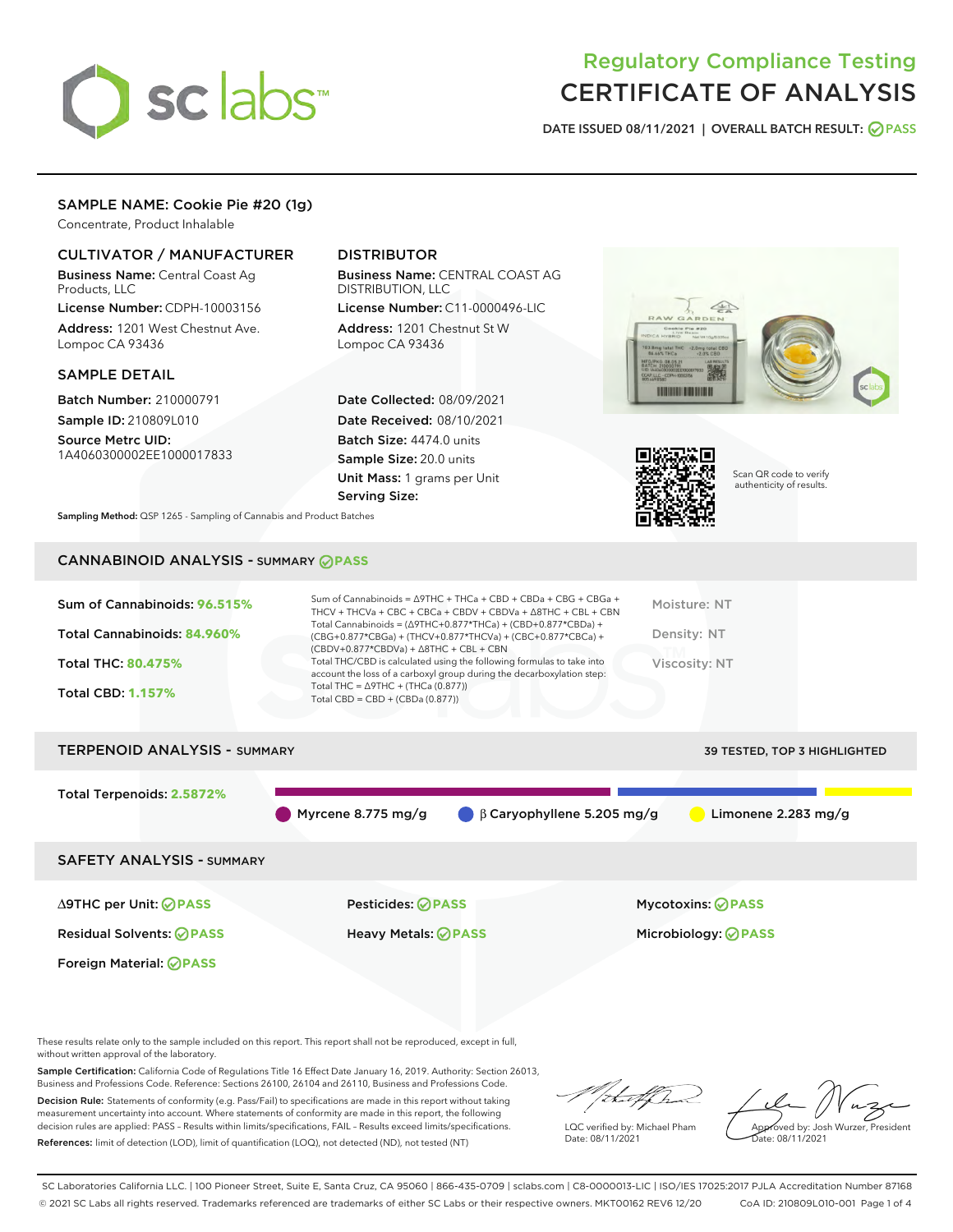



COOKIE PIE #20 (1G) | DATE ISSUED 08/11/2021 | OVERALL BATCH RESULT: **○** PASS

#### CANNABINOID TEST RESULTS - 08/11/2021 2 PASS

Tested by high-performance liquid chromatography with diode-array detection (HPLC-DAD). **Method:** QSP 1157 - Analysis of Cannabinoids by HPLC-DAD

#### TOTAL CANNABINOIDS: **84.960%**

Total Cannabinoids (Total THC) + (Total CBD) + (Total CBG) + (Total THCV) + (Total CBC) + (Total CBDV) + ∆8THC + CBL + CBN

TOTAL THC: **80.475%** Total THC (∆9THC+0.877\*THCa)

TOTAL CBD: **1.157%**

Total CBD (CBD+0.877\*CBDa)

TOTAL CBG: 1.68% Total CBG (CBG+0.877\*CBGa)

TOTAL THCV: 0.768% Total THCV (THCV+0.877\*THCVa)

TOTAL CBC: 0.88% Total CBC (CBC+0.877\*CBCa)

TOTAL CBDV: ND Total CBDV (CBDV+0.877\*CBDVa)

| <b>COMPOUND</b>  | LOD/LOQ<br>(mg/g)          | <b>MEASUREMENT</b><br><b>UNCERTAINTY</b><br>(mg/g) | <b>RESULT</b><br>(mg/g) | <b>RESULT</b><br>(%) |
|------------------|----------------------------|----------------------------------------------------|-------------------------|----------------------|
| <b>THCa</b>      | 0.05/0.14                  | ±22.884                                            | 890.42                  | 89.042               |
| Δ9THC            | 0.06 / 0.26                | ±0.820                                             | 23.85                   | 2.385                |
| <b>CBGa</b>      | 0.1/0.2                    | ±0.91                                              | 17.4                    | 1.74                 |
| <b>CBDa</b>      | 0.02/0.19                  | ±0.385                                             | 13.19                   | 1.319                |
| <b>CBCa</b>      | 0.07/0.28                  | ±0.490                                             | 10.03                   | 1.003                |
| <b>THCVa</b>     | 0.07/0.20                  | ±0.418                                             | 8.76                    | 0.876                |
| <b>CBG</b>       | 0.06/0.19                  | ±0.059                                             | 1.50                    | 0.150                |
| $\triangle$ 8THC | 0.1/0.4                    | N/A                                                | <b>ND</b>               | <b>ND</b>            |
| <b>THCV</b>      | 0.1/0.2                    | N/A                                                | <b>ND</b>               | <b>ND</b>            |
| <b>CBD</b>       | 0.07/0.29                  | N/A                                                | <b>ND</b>               | <b>ND</b>            |
| <b>CBDV</b>      | 0.04 / 0.15                | N/A                                                | <b>ND</b>               | <b>ND</b>            |
| <b>CBDVa</b>     | 0.03/0.53                  | N/A                                                | <b>ND</b>               | <b>ND</b>            |
| <b>CBL</b>       | 0.06 / 0.24                | N/A                                                | <b>ND</b>               | <b>ND</b>            |
| <b>CBN</b>       | 0.1/0.3                    | N/A                                                | <b>ND</b>               | <b>ND</b>            |
| <b>CBC</b>       | 0.2 / 0.5                  | N/A                                                | <b>ND</b>               | <b>ND</b>            |
|                  | <b>SUM OF CANNABINOIDS</b> |                                                    | 965.15 mg/g             | 96.515%              |

#### **UNIT MASS: 1 grams per Unit**

| ∆9THC per Unit                        | 1120 per-package limit     | 23.85 mg/unit<br><b>PASS</b> |  |
|---------------------------------------|----------------------------|------------------------------|--|
| <b>Total THC per Unit</b>             |                            | 804.75 mg/unit               |  |
| <b>CBD per Unit</b>                   |                            | <b>ND</b>                    |  |
| <b>Total CBD per Unit</b>             |                            | 11.57 mg/unit                |  |
| Sum of Cannabinoids<br>per Unit       |                            | 965.15 mg/unit               |  |
| <b>Total Cannabinoids</b><br>per Unit |                            | 849.60 mg/unit               |  |
| <b>MOISTURE TEST RESULT</b>           | <b>DENSITY TEST RESULT</b> | <b>VISCOSITY TEST RESULT</b> |  |

Not Tested

Not Tested

Not Tested

#### TERPENOID TEST RESULTS - 08/11/2021

Terpene analysis utilizing gas chromatography-flame ionization detection (GC-FID). **Method:** QSP 1192 - Analysis of Terpenoids by GC-FID

| <b>COMPOUND</b>           | LOD/LOQ<br>(mg/g) | <b>MEASUREMENT</b><br><b>UNCERTAINTY</b><br>(mg/g) | <b>RESULT</b><br>(mg/g)                         | <b>RESULT</b><br>(%) |
|---------------------------|-------------------|----------------------------------------------------|-------------------------------------------------|----------------------|
| <b>Myrcene</b>            | 0.008 / 0.025     | ±0.1132                                            | 8.775                                           | 0.8775               |
| $\beta$ Caryophyllene     | 0.004 / 0.012     | ±0.1853                                            | 5.205                                           | 0.5205               |
| Limonene                  | 0.005 / 0.016     | ±0.0326                                            | 2.283                                           | 0.2283               |
| $\alpha$ Humulene         | 0.009 / 0.029     | ±0.0621                                            | 1.934                                           | 0.1934               |
| Ocimene                   | 0.011 / 0.038     | ±0.0424                                            | 1.322                                           | 0.1322               |
| Linalool                  | 0.009 / 0.032     | ±0.0453                                            | 1.191                                           | 0.1191               |
| $\alpha$ Pinene           | 0.005 / 0.017     | ±0.0073                                            | 0.850                                           | 0.0850               |
| Guaiol                    | 0.009 / 0.030     | ±0.0384                                            | 0.814                                           | 0.0814               |
| trans- $\beta$ -Farnesene | 0.008 / 0.025     | ±0.0209                                            | 0.589                                           | 0.0589               |
| $\beta$ Pinene            | 0.004 / 0.014     | ±0.0066                                            | 0.575                                           | 0.0575               |
| $\alpha$ Bisabolol        | 0.008 / 0.026     | ±0.0293                                            | 0.549                                           | 0.0549               |
| Citronellol               | 0.003 / 0.010     | ±0.0204                                            | 0.419                                           | 0.0419               |
| <b>Terpineol</b>          | 0.016 / 0.055     | ±0.0217                                            | 0.354                                           | 0.0354               |
| Fenchol                   | 0.010 / 0.034     | ±0.0117                                            | 0.303                                           | 0.0303               |
| Terpinolene               | 0.008 / 0.026     | ±0.0037                                            | 0.179                                           | 0.0179               |
| Caryophyllene<br>Oxide    | 0.010 / 0.033     | ±0.0081                                            | 0.176                                           | 0.0176               |
| <b>Borneol</b>            | 0.005 / 0.016     | ±0.0061                                            | 0.146                                           | 0.0146               |
| Nerolidol                 | 0.009 / 0.028     | ±0.0052                                            | 0.083                                           | 0.0083               |
| Fenchone                  | 0.009 / 0.028     | ±0.0014                                            | 0.049                                           | 0.0049               |
| Sabinene Hydrate          | 0.006 / 0.022     | ±0.0018                                            | 0.047                                           | 0.0047               |
| Camphene                  | 0.005 / 0.015     | ±0.0003                                            | 0.029                                           | 0.0029               |
| Sabinene                  | 0.004 / 0.014     | N/A                                                | <loq< th=""><th><loq< th=""></loq<></th></loq<> | <loq< th=""></loq<>  |
| $\alpha$ Terpinene        | 0.005 / 0.017     | N/A                                                | <loq< th=""><th><loq< th=""></loq<></th></loq<> | <loq< th=""></loq<>  |
| $\gamma$ Terpinene        | 0.006 / 0.018     | N/A                                                | <loq< th=""><th><loq< th=""></loq<></th></loq<> | <loq< th=""></loq<>  |
| $\alpha$ Phellandrene     | 0.006 / 0.020     | N/A                                                | <b>ND</b>                                       | ND                   |
| 3 Carene                  | 0.005 / 0.018     | N/A                                                | ND                                              | <b>ND</b>            |
| p-Cymene                  | 0.005 / 0.016     | N/A                                                | ND                                              | <b>ND</b>            |
| Eucalyptol                | 0.006 / 0.018     | N/A                                                | ND                                              | <b>ND</b>            |
| (-)-Isopulegol            | 0.005 / 0.016     | N/A                                                | ND                                              | ND                   |
| Camphor                   | 0.006 / 0.019     | N/A                                                | <b>ND</b>                                       | <b>ND</b>            |
| Isoborneol                | 0.004 / 0.012     | N/A                                                | ND                                              | ND                   |
| Menthol                   | 0.008 / 0.025     | N/A                                                | <b>ND</b>                                       | <b>ND</b>            |
| Nerol                     | 0.003 / 0.011     | N/A                                                | <b>ND</b>                                       | <b>ND</b>            |
| R-(+)-Pulegone            | 0.003 / 0.011     | N/A                                                | ND                                              | <b>ND</b>            |
| Geraniol                  | 0.002 / 0.007     | N/A                                                | ND                                              | ND                   |
| <b>Geranyl Acetate</b>    | 0.004 / 0.014     | N/A                                                | <b>ND</b>                                       | ND                   |
| $\alpha$ Cedrene          | 0.005 / 0.016     | N/A                                                | ND                                              | ND                   |
| Valencene                 | 0.009 / 0.030     | N/A                                                | ND                                              | ND                   |
| Cedrol                    | 0.008 / 0.027     | N/A                                                | ND                                              | ND                   |
| <b>TOTAL TERPENOIDS</b>   |                   |                                                    | 25.872 mg/g                                     | 2.5872%              |

SC Laboratories California LLC. | 100 Pioneer Street, Suite E, Santa Cruz, CA 95060 | 866-435-0709 | sclabs.com | C8-0000013-LIC | ISO/IES 17025:2017 PJLA Accreditation Number 87168 © 2021 SC Labs all rights reserved. Trademarks referenced are trademarks of either SC Labs or their respective owners. MKT00162 REV6 12/20 CoA ID: 210809L010-001 Page 2 of 4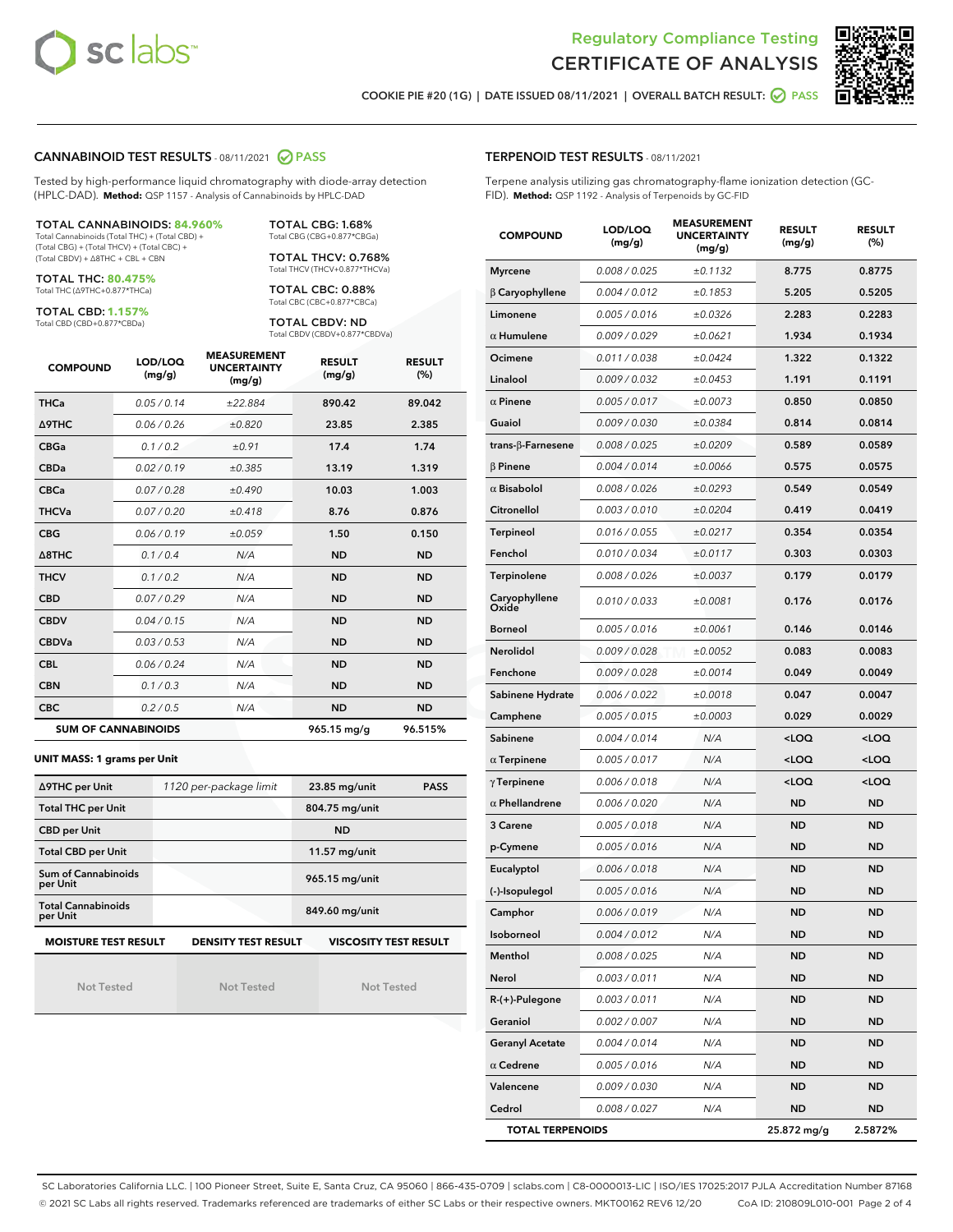



COOKIE PIE #20 (1G) | DATE ISSUED 08/11/2021 | OVERALL BATCH RESULT:  $\bigcirc$  PASS

# CATEGORY 1 PESTICIDE TEST RESULTS - 08/11/2021 2 PASS

Pesticide and plant growth regulator analysis utilizing high-performance liquid chromatography-mass spectrometry (HPLC-MS) or gas chromatography-mass spectrometry (GC-MS). \*GC-MS utilized where indicated. **Method:** QSP 1212 - Analysis of Pesticides and Mycotoxins by LC-MS or QSP 1213 - Analysis of Pesticides by GC-MS

| 0.03/0.08<br>Aldicarb<br>$>$ LOD<br>N/A<br><b>ND</b><br><b>PASS</b><br>Carbofuran<br>0.02 / 0.05<br>$\ge$ LOD<br>N/A<br><b>ND</b><br><b>PASS</b><br>Chlordane*<br>0.03/0.08<br>$>$ LOD<br>N/A<br><b>ND</b><br><b>PASS</b><br>Chlorfenapyr*<br>0.03/0.10<br><b>PASS</b><br>$\ge$ LOD<br>N/A<br><b>ND</b><br>Chlorpyrifos<br>0.02 / 0.06<br>N/A<br><b>ND</b><br><b>PASS</b><br>$\ge$ LOD<br>0.02 / 0.07<br>N/A<br><b>ND</b><br><b>PASS</b><br>Coumaphos<br>$\ge$ LOD<br>Daminozide<br>0.02 / 0.07<br>$\ge$ LOD<br>N/A<br><b>ND</b><br><b>PASS</b><br><b>DDVP</b><br>0.03/0.09<br>$\ge$ LOD<br>N/A<br><b>ND</b><br><b>PASS</b><br>(Dichlorvos)<br><b>Dimethoate</b><br>0.03 / 0.08<br>N/A<br><b>ND</b><br><b>PASS</b><br>$\ge$ LOD<br>0.03/0.10<br>N/A<br><b>ND</b><br><b>PASS</b><br>Ethoprop(hos)<br>$\ge$ LOD<br>0.02 / 0.06<br>N/A<br><b>ND</b><br><b>PASS</b><br>Etofenprox<br>$\ge$ LOD<br>0.03/0.08<br>N/A<br><b>ND</b><br><b>PASS</b><br>Fenoxycarb<br>$\ge$ LOD<br>0.03/0.08<br>$>$ LOD<br>N/A<br><b>ND</b><br>Fipronil<br><b>PASS</b><br>0.02 / 0.06<br>Imazalil<br>$\ge$ LOD<br>N/A<br><b>ND</b><br><b>PASS</b><br>Methiocarb<br>0.02 / 0.07<br>$\ge$ LOD<br>N/A<br><b>ND</b><br><b>PASS</b><br>Methyl<br>0.03/0.10<br>N/A<br><b>ND</b><br><b>PASS</b><br>$\ge$ LOD<br>parathion<br>0.03/0.09<br>$\ge$ LOD<br><b>ND</b><br><b>PASS</b><br><b>Mevinphos</b><br>N/A<br>Paclobutrazol<br>0.02 / 0.05<br>$>$ LOD<br>N/A<br><b>ND</b><br><b>PASS</b><br>0.03/0.09<br>N/A<br>$\ge$ LOD<br><b>ND</b><br><b>PASS</b><br>Propoxur<br>0.03/0.08<br><b>ND</b><br><b>PASS</b><br>Spiroxamine<br>$\ge$ LOD<br>N/A<br>Thiacloprid<br>0.03/0.10<br>$\ge$ LOD<br>N/A<br><b>ND</b><br><b>PASS</b> | <b>COMPOUND</b> | LOD/LOQ<br>$(\mu g/g)$ | <b>ACTION</b><br><b>LIMIT</b><br>$(\mu g/g)$ | <b>MEASUREMENT</b><br><b>UNCERTAINTY</b><br>$(\mu g/g)$ | <b>RESULT</b><br>$(\mu g/g)$ | <b>RESULT</b> |
|------------------------------------------------------------------------------------------------------------------------------------------------------------------------------------------------------------------------------------------------------------------------------------------------------------------------------------------------------------------------------------------------------------------------------------------------------------------------------------------------------------------------------------------------------------------------------------------------------------------------------------------------------------------------------------------------------------------------------------------------------------------------------------------------------------------------------------------------------------------------------------------------------------------------------------------------------------------------------------------------------------------------------------------------------------------------------------------------------------------------------------------------------------------------------------------------------------------------------------------------------------------------------------------------------------------------------------------------------------------------------------------------------------------------------------------------------------------------------------------------------------------------------------------------------------------------------------------------------------------------------------------------------------------------------------------|-----------------|------------------------|----------------------------------------------|---------------------------------------------------------|------------------------------|---------------|
|                                                                                                                                                                                                                                                                                                                                                                                                                                                                                                                                                                                                                                                                                                                                                                                                                                                                                                                                                                                                                                                                                                                                                                                                                                                                                                                                                                                                                                                                                                                                                                                                                                                                                          |                 |                        |                                              |                                                         |                              |               |
|                                                                                                                                                                                                                                                                                                                                                                                                                                                                                                                                                                                                                                                                                                                                                                                                                                                                                                                                                                                                                                                                                                                                                                                                                                                                                                                                                                                                                                                                                                                                                                                                                                                                                          |                 |                        |                                              |                                                         |                              |               |
|                                                                                                                                                                                                                                                                                                                                                                                                                                                                                                                                                                                                                                                                                                                                                                                                                                                                                                                                                                                                                                                                                                                                                                                                                                                                                                                                                                                                                                                                                                                                                                                                                                                                                          |                 |                        |                                              |                                                         |                              |               |
|                                                                                                                                                                                                                                                                                                                                                                                                                                                                                                                                                                                                                                                                                                                                                                                                                                                                                                                                                                                                                                                                                                                                                                                                                                                                                                                                                                                                                                                                                                                                                                                                                                                                                          |                 |                        |                                              |                                                         |                              |               |
|                                                                                                                                                                                                                                                                                                                                                                                                                                                                                                                                                                                                                                                                                                                                                                                                                                                                                                                                                                                                                                                                                                                                                                                                                                                                                                                                                                                                                                                                                                                                                                                                                                                                                          |                 |                        |                                              |                                                         |                              |               |
|                                                                                                                                                                                                                                                                                                                                                                                                                                                                                                                                                                                                                                                                                                                                                                                                                                                                                                                                                                                                                                                                                                                                                                                                                                                                                                                                                                                                                                                                                                                                                                                                                                                                                          |                 |                        |                                              |                                                         |                              |               |
|                                                                                                                                                                                                                                                                                                                                                                                                                                                                                                                                                                                                                                                                                                                                                                                                                                                                                                                                                                                                                                                                                                                                                                                                                                                                                                                                                                                                                                                                                                                                                                                                                                                                                          |                 |                        |                                              |                                                         |                              |               |
|                                                                                                                                                                                                                                                                                                                                                                                                                                                                                                                                                                                                                                                                                                                                                                                                                                                                                                                                                                                                                                                                                                                                                                                                                                                                                                                                                                                                                                                                                                                                                                                                                                                                                          |                 |                        |                                              |                                                         |                              |               |
|                                                                                                                                                                                                                                                                                                                                                                                                                                                                                                                                                                                                                                                                                                                                                                                                                                                                                                                                                                                                                                                                                                                                                                                                                                                                                                                                                                                                                                                                                                                                                                                                                                                                                          |                 |                        |                                              |                                                         |                              |               |
|                                                                                                                                                                                                                                                                                                                                                                                                                                                                                                                                                                                                                                                                                                                                                                                                                                                                                                                                                                                                                                                                                                                                                                                                                                                                                                                                                                                                                                                                                                                                                                                                                                                                                          |                 |                        |                                              |                                                         |                              |               |
|                                                                                                                                                                                                                                                                                                                                                                                                                                                                                                                                                                                                                                                                                                                                                                                                                                                                                                                                                                                                                                                                                                                                                                                                                                                                                                                                                                                                                                                                                                                                                                                                                                                                                          |                 |                        |                                              |                                                         |                              |               |
|                                                                                                                                                                                                                                                                                                                                                                                                                                                                                                                                                                                                                                                                                                                                                                                                                                                                                                                                                                                                                                                                                                                                                                                                                                                                                                                                                                                                                                                                                                                                                                                                                                                                                          |                 |                        |                                              |                                                         |                              |               |
|                                                                                                                                                                                                                                                                                                                                                                                                                                                                                                                                                                                                                                                                                                                                                                                                                                                                                                                                                                                                                                                                                                                                                                                                                                                                                                                                                                                                                                                                                                                                                                                                                                                                                          |                 |                        |                                              |                                                         |                              |               |
|                                                                                                                                                                                                                                                                                                                                                                                                                                                                                                                                                                                                                                                                                                                                                                                                                                                                                                                                                                                                                                                                                                                                                                                                                                                                                                                                                                                                                                                                                                                                                                                                                                                                                          |                 |                        |                                              |                                                         |                              |               |
|                                                                                                                                                                                                                                                                                                                                                                                                                                                                                                                                                                                                                                                                                                                                                                                                                                                                                                                                                                                                                                                                                                                                                                                                                                                                                                                                                                                                                                                                                                                                                                                                                                                                                          |                 |                        |                                              |                                                         |                              |               |
|                                                                                                                                                                                                                                                                                                                                                                                                                                                                                                                                                                                                                                                                                                                                                                                                                                                                                                                                                                                                                                                                                                                                                                                                                                                                                                                                                                                                                                                                                                                                                                                                                                                                                          |                 |                        |                                              |                                                         |                              |               |
|                                                                                                                                                                                                                                                                                                                                                                                                                                                                                                                                                                                                                                                                                                                                                                                                                                                                                                                                                                                                                                                                                                                                                                                                                                                                                                                                                                                                                                                                                                                                                                                                                                                                                          |                 |                        |                                              |                                                         |                              |               |
|                                                                                                                                                                                                                                                                                                                                                                                                                                                                                                                                                                                                                                                                                                                                                                                                                                                                                                                                                                                                                                                                                                                                                                                                                                                                                                                                                                                                                                                                                                                                                                                                                                                                                          |                 |                        |                                              |                                                         |                              |               |
|                                                                                                                                                                                                                                                                                                                                                                                                                                                                                                                                                                                                                                                                                                                                                                                                                                                                                                                                                                                                                                                                                                                                                                                                                                                                                                                                                                                                                                                                                                                                                                                                                                                                                          |                 |                        |                                              |                                                         |                              |               |
|                                                                                                                                                                                                                                                                                                                                                                                                                                                                                                                                                                                                                                                                                                                                                                                                                                                                                                                                                                                                                                                                                                                                                                                                                                                                                                                                                                                                                                                                                                                                                                                                                                                                                          |                 |                        |                                              |                                                         |                              |               |
|                                                                                                                                                                                                                                                                                                                                                                                                                                                                                                                                                                                                                                                                                                                                                                                                                                                                                                                                                                                                                                                                                                                                                                                                                                                                                                                                                                                                                                                                                                                                                                                                                                                                                          |                 |                        |                                              |                                                         |                              |               |

#### CATEGORY 2 PESTICIDE TEST RESULTS - 08/11/2021 @ PASS

| <b>COMPOUND</b>          | LOD/LOO<br>$(\mu g/g)$ | <b>ACTION</b><br>LIMIT<br>$(\mu g/g)$ | <b>MEASUREMENT</b><br><b>UNCERTAINTY</b><br>$(\mu g/g)$ | <b>RESULT</b><br>$(\mu g/g)$ | <b>RESULT</b> |
|--------------------------|------------------------|---------------------------------------|---------------------------------------------------------|------------------------------|---------------|
| Abamectin                | 0.03/0.10              | 0.1                                   | N/A                                                     | <b>ND</b>                    | <b>PASS</b>   |
| Acephate                 | 0.02/0.07              | 0.1                                   | N/A                                                     | <b>ND</b>                    | <b>PASS</b>   |
| Acequinocyl              | 0.02/0.07              | 0.1                                   | N/A                                                     | <b>ND</b>                    | <b>PASS</b>   |
| Acetamiprid              | 0.02/0.05              | 0.1                                   | N/A                                                     | <b>ND</b>                    | <b>PASS</b>   |
| Azoxystrobin             | 0.02/0.07              | 0.1                                   | N/A                                                     | <b>ND</b>                    | <b>PASS</b>   |
| <b>Bifenazate</b>        | 0.01 / 0.04            | 0.1                                   | N/A                                                     | <b>ND</b>                    | <b>PASS</b>   |
| <b>Bifenthrin</b>        | 0.02/0.05              | 3                                     | N/A                                                     | <b>ND</b>                    | <b>PASS</b>   |
| <b>Boscalid</b>          | 0.03/0.09              | 0.1                                   | N/A                                                     | <b>ND</b>                    | <b>PASS</b>   |
| Captan                   | 0.19/0.57              | 0.7                                   | N/A                                                     | <b>ND</b>                    | <b>PASS</b>   |
| Carbaryl                 | 0.02/0.06              | 0.5                                   | N/A                                                     | <b>ND</b>                    | <b>PASS</b>   |
| Chlorantranilip-<br>role | 0.04/0.12              | 10                                    | N/A                                                     | <b>ND</b>                    | <b>PASS</b>   |
| Clofentezine             | 0.03/0.09              | 0.1                                   | N/A                                                     | <b>ND</b>                    | <b>PASS</b>   |

| <b>CATEGORY 2 PESTICIDE TEST RESULTS</b> - 08/11/2021 continued |  |
|-----------------------------------------------------------------|--|
|-----------------------------------------------------------------|--|

| <b>COMPOUND</b>               | LOD/LOQ<br>(µg/g) | <b>ACTION</b><br>LIMIT<br>(µg/g) | <b>MEASUREMENT</b><br><b>UNCERTAINTY</b><br>(µg/g) | <b>RESULT</b><br>(µg/g) | <b>RESULT</b> |
|-------------------------------|-------------------|----------------------------------|----------------------------------------------------|-------------------------|---------------|
| Cyfluthrin                    | 0.12 / 0.38       | $\overline{c}$                   | N/A                                                | <b>ND</b>               | <b>PASS</b>   |
| Cypermethrin                  | 0.11/0.32         | 1                                | N/A                                                | <b>ND</b>               | <b>PASS</b>   |
| <b>Diazinon</b>               | 0.02 / 0.05       | 0.1                              | N/A                                                | <b>ND</b>               | <b>PASS</b>   |
| Dimethomorph                  | 0.03 / 0.09       | 2                                | N/A                                                | <b>ND</b>               | <b>PASS</b>   |
| Etoxazole                     | 0.02 / 0.06       | 0.1                              | N/A                                                | <b>ND</b>               | <b>PASS</b>   |
| Fenhexamid                    | 0.03 / 0.09       | 0.1                              | N/A                                                | <b>ND</b>               | <b>PASS</b>   |
| Fenpyroximate                 | 0.02 / 0.06       | 0.1                              | N/A                                                | <b>ND</b>               | <b>PASS</b>   |
| Flonicamid                    | 0.03 / 0.10       | 0.1                              | N/A                                                | <b>ND</b>               | <b>PASS</b>   |
| Fludioxonil                   | 0.03/0.10         | 0.1                              | N/A                                                | <b>ND</b>               | <b>PASS</b>   |
| Hexythiazox                   | 0.02 / 0.07       | 0.1                              | N/A                                                | <b>ND</b>               | <b>PASS</b>   |
| Imidacloprid                  | 0.04 / 0.11       | 5                                | N/A                                                | <b>ND</b>               | <b>PASS</b>   |
| Kresoxim-methyl               | 0.02 / 0.07       | 0.1                              | N/A                                                | <b>ND</b>               | <b>PASS</b>   |
| Malathion                     | 0.03 / 0.09       | 0.5                              | N/A                                                | <b>ND</b>               | <b>PASS</b>   |
| Metalaxyl                     | 0.02 / 0.07       | $\overline{c}$                   | N/A                                                | <b>ND</b>               | <b>PASS</b>   |
| Methomyl                      | 0.03 / 0.10       | 1                                | N/A                                                | <b>ND</b>               | <b>PASS</b>   |
| Myclobutanil                  | 0.03/0.09         | 0.1                              | N/A                                                | <b>ND</b>               | <b>PASS</b>   |
| Naled                         | 0.02 / 0.07       | 0.1                              | N/A                                                | <b>ND</b>               | <b>PASS</b>   |
| Oxamyl                        | 0.04 / 0.11       | 0.5                              | N/A                                                | <b>ND</b>               | <b>PASS</b>   |
| Pentachloronitro-<br>benzene* | 0.03/0.09         | 0.1                              | N/A                                                | <b>ND</b>               | <b>PASS</b>   |
| Permethrin                    | 0.04 / 0.12       | 0.5                              | N/A                                                | <b>ND</b>               | <b>PASS</b>   |
| Phosmet                       | 0.03 / 0.10       | 0.1                              | N/A                                                | <b>ND</b>               | <b>PASS</b>   |
| Piperonylbu-<br>toxide        | 0.02 / 0.07       | 3                                | N/A                                                | <b>ND</b>               | <b>PASS</b>   |
| Prallethrin                   | 0.03 / 0.08       | 0.1                              | N/A                                                | <b>ND</b>               | <b>PASS</b>   |
| Propiconazole                 | 0.02 / 0.07       | 0.1                              | N/A                                                | <b>ND</b>               | <b>PASS</b>   |
| Pyrethrins                    | 0.04 / 0.12       | 0.5                              | N/A                                                | <b>ND</b>               | <b>PASS</b>   |
| Pyridaben                     | 0.02 / 0.07       | 0.1                              | N/A                                                | <b>ND</b>               | <b>PASS</b>   |
| Spinetoram                    | 0.02 / 0.07       | 0.1                              | N/A                                                | <b>ND</b>               | <b>PASS</b>   |
| Spinosad                      | 0.02 / 0.07       | 0.1                              | N/A                                                | <b>ND</b>               | <b>PASS</b>   |
| Spiromesifen                  | 0.02 / 0.05       | 0.1                              | N/A                                                | <b>ND</b>               | <b>PASS</b>   |
| Spirotetramat                 | 0.02 / 0.06       | 0.1                              | N/A                                                | <b>ND</b>               | <b>PASS</b>   |
| Tebuconazole                  | 0.02 / 0.07       | 0.1                              | N/A                                                | <b>ND</b>               | <b>PASS</b>   |
| Thiamethoxam                  | 0.03 / 0.10       | 5                                | N/A                                                | <b>ND</b>               | <b>PASS</b>   |
| Trifloxystrobin               | 0.03 / 0.08       | 0.1                              | N/A                                                | <b>ND</b>               | <b>PASS</b>   |

SC Laboratories California LLC. | 100 Pioneer Street, Suite E, Santa Cruz, CA 95060 | 866-435-0709 | sclabs.com | C8-0000013-LIC | ISO/IES 17025:2017 PJLA Accreditation Number 87168 © 2021 SC Labs all rights reserved. Trademarks referenced are trademarks of either SC Labs or their respective owners. MKT00162 REV6 12/20 CoA ID: 210809L010-001 Page 3 of 4